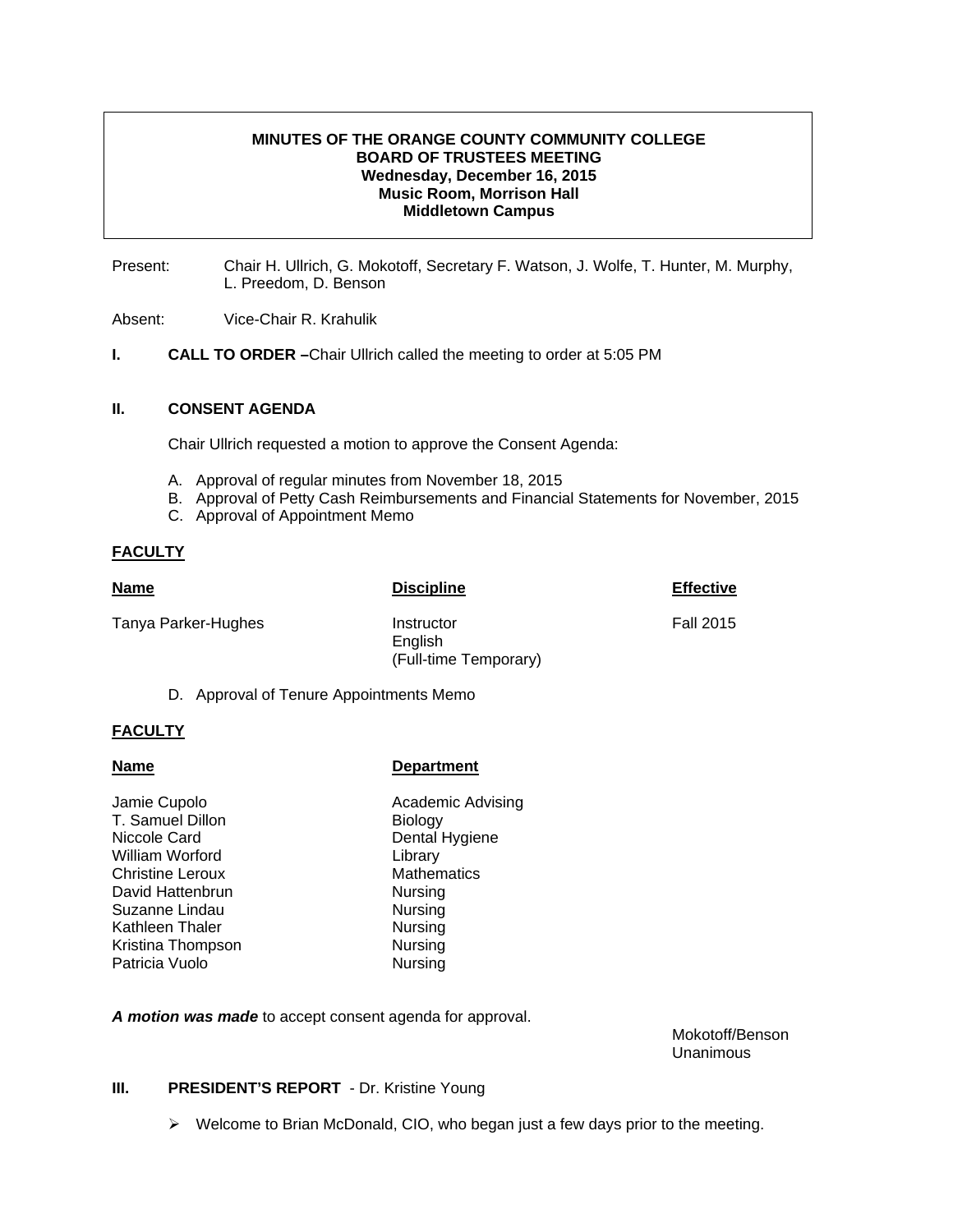# Board Minutes – December 16, 2015 – Page 2

- $\triangleright$  A summary was distributed to board places, created by VP Moegenburg, listing currently Accredited Degree programs; mandatory and voluntary. Mandatory programs are those whereby students must be licensed and sit for an exam. Voluntary are those which are value-added, but not mandatory accreditation. The policy pertaining to Accreditation (BP 5.6) will be revised and enhanced for approval at the January board meeting.
- $\triangleright$  At the last board meeting, a proposal from Leyland Alliance was reviewed and discussed with regard to a property that has been offered as a donation to the College. The Foundation Board has since reviewed the offer and evaluated costs that the College would incur. VP Cazzetta reviewed findings from the Foundation Board and advantages/disadvantages were discussed. The board requested that President Young discuss this property with the City of Newburgh. The Foundation Board will remain in a holding pattern pending President Young's feedback from the Mayor's office.
- $\triangleright$  Thank you to the Foundation Board for supporting the Firearm and Tactic Lab for the College's Criminal Justice Department, in the amount of \$34,000.
- ¾ Thank you to the Middletown Garden Lover's Club for truly lovely holiday decorating done at Morrison hall again this year.

# **IV. REPORT OF THE COLLEGE GOVERNANCE SYSTEM –** Michelle Tubbs

- $\triangleright$  The Executive Committee of Governance has approved the following committee Name, charge or membership revisions:
	- The charge of the Social Committee has been revised to reflect the transition of the committee focus more on planning & coordinating smaller scale social/community building events, while also continuing to work with the President's Office to plan, coordinate and host the College's Holiday Party.
	- The name of the Campus Safety & Security Committee has been changed to the "College Safety & Security Committee" since the word "Campus" no longer accurately reflects the physical nature of the College, located in several distinct geographic locations.
	- The name, charge & membership of the Developmental Education Committee have all been revised. This committee is now called the "Student Success Committee." The charge and membership have been revised to reflect a move toward serving the needs of all students; including but not limited to students taking developmental courses. Since the Developmental Oversight Team (DOT) now exists, the needs of students in developmental courses are being met much more successfully. The committee will now serve in an advisory capacity on institutional issues related to student engagement, progress, and goal attainment.
- $\triangleright$  At the request of Executive Committee, the Scholarship and Financial Assistance Committee worked during the fall semester to develop a procedures manual for the committee. At their meeting last Wed, Executive Committee approved such a manual for the committee that will serve as a guide for new and returning committee members, with respect to the work involved in reviewing scholarship applications, and selecting scholarship recipients, as well as reflecting on the process annually.
- $\triangleright$  Executive Committee is in the process of finalizing a governance survey to administer to full-time college employees in the spring semester to get feedback regarding the functionality of shared governance structure and operations on campus.
- $\triangleright$  Executive Committee has been having discussions about how it can serve as a resource for the Faculty Council of Community Colleges to assist with researching and addressing emerging education initiatives proactively. We will be proposing the formation of an ad hoc committee to do this to our Assembly membership at our January meeting.

### **V. REPORT OF THE STUDENT TRUSTEE –** Lawrence Preedom

- $\triangleright$  Trustee Preedom noted that students are busy with finals this week.
- $\triangleright$  The Board of Activities has planned a retreat for early January to include both BOA & Student Senate.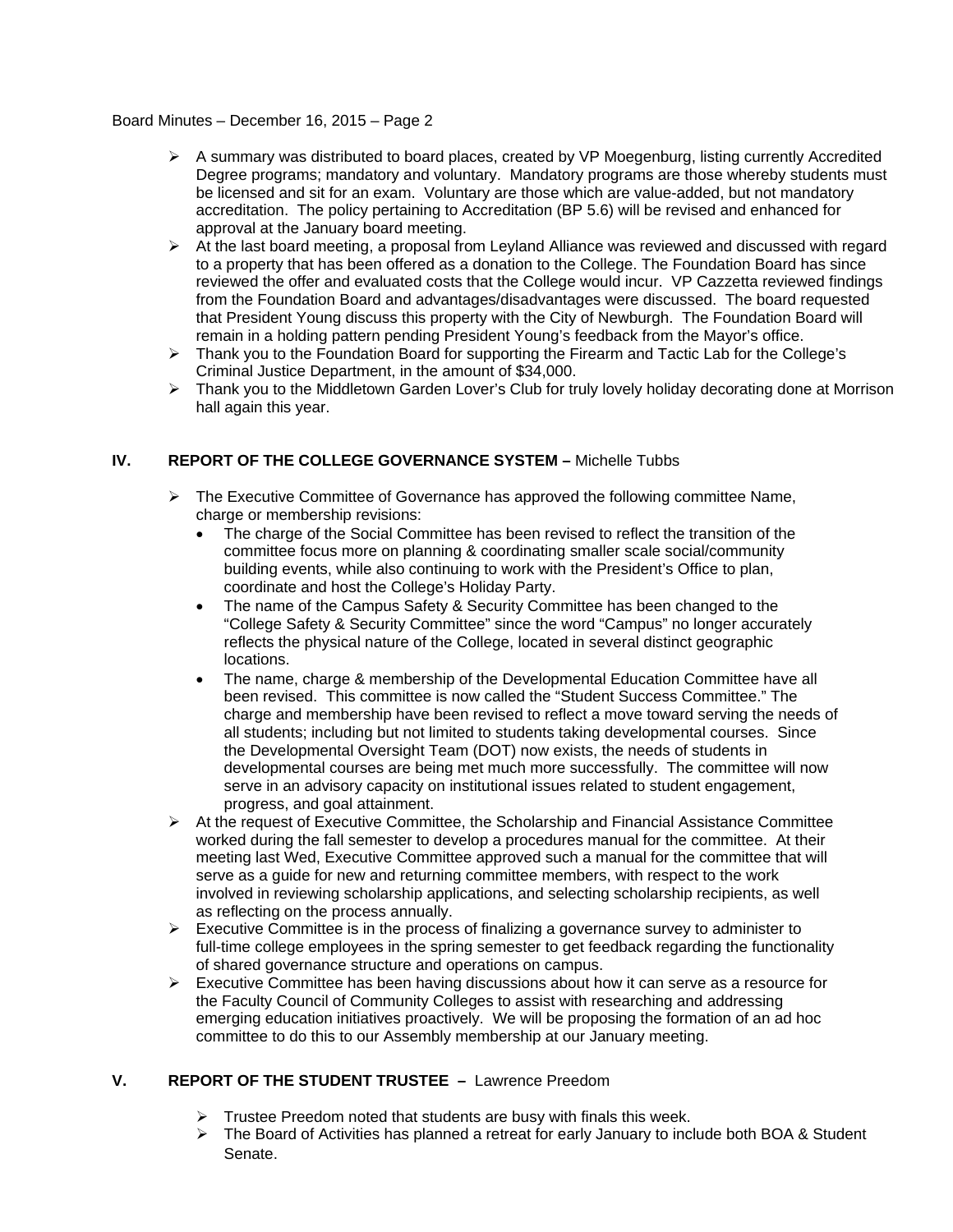Board Minutes – December 16, 2015 – Page 3

# **VI. OLD BUSINESS:**

- $\triangleright$  Trustee Watson asked for an update on the Student Housing study which was done by Pattern for Progress as requested by the Mayor, City of Middletown.
	- o President Young noted that Mayor DeStefano requested that Pattern for Progress conduct a study on Student Housing feasibility. President Young met with Jonathon Drapkin (Pattern for Progress) to discuss this request. She learned that the City of Middletown is in discussion with a private developer to pursue the idea of residency halls and 2 properties are being considered. President Young plans to contact the Mayor after the holiday season to participate in the discussions and will update the board after such time.

#### **VII. NEW BUSINESS:**

**A motion was made** to approve revision to BP 3.6: Tobacco Use in the Workplace

 Murphy/Wolfe Unanimous

#### **VIII. CHAIR COMMENTS** -Helen Ullrich

- $\triangleright$  Chair Ullrich thanked Vice Chair Krahulik (even though absent today) for conducting the November board meeting in her absence.
- ¾ Chair Ullrich also thanked Vice Chair Krahulik, President Young and VP Hamburg for their hard work and discussions with the legislators in obtaining approval for the College's Capital budget.
- $\triangleright$  Community College Councils discussed and Chair Ullrich asked for board feedback regarding the councils that are being developed. The board agreed that these councils are advisory and that the local board has the ultimate responsibility for decisions regarding the College. Chair Ullrich will convey the consensus of the board to SUNY. In addition, Chair Ullrich will talk to both State and Assembly members about these councils so that they are fully aware.

# **IX. COMMITTEE REPORTS: N/A**

## **X. COMMENTS FROM THE PUBLIC:**

 $\triangleright$  The College's FCCC representative, Professor Diane Bliss, extended a thank you to President Young for her response to the recent Human Rights exhibit concerns. When the concerns were raised, President Young responded to the College Community very well and this provided a teaching opportunity for faculty.

# **XI. BOARD DISCUSSION:** N/A

**XII. EXECUTIVE SESSION**: At 6:25 PM, Chair Ullrich requested a motion to enter into Executive Session for the purpose of discussing a possible litigation.

**A motion was made** to enter into Executive Session\*.

Murphy/Benson Unanimous

\*Secretary Watson later reported that the Executive Session began at 6:37 PM and concluded at 7:39 PM. At this time, the Committee of the Whole presentation was given.